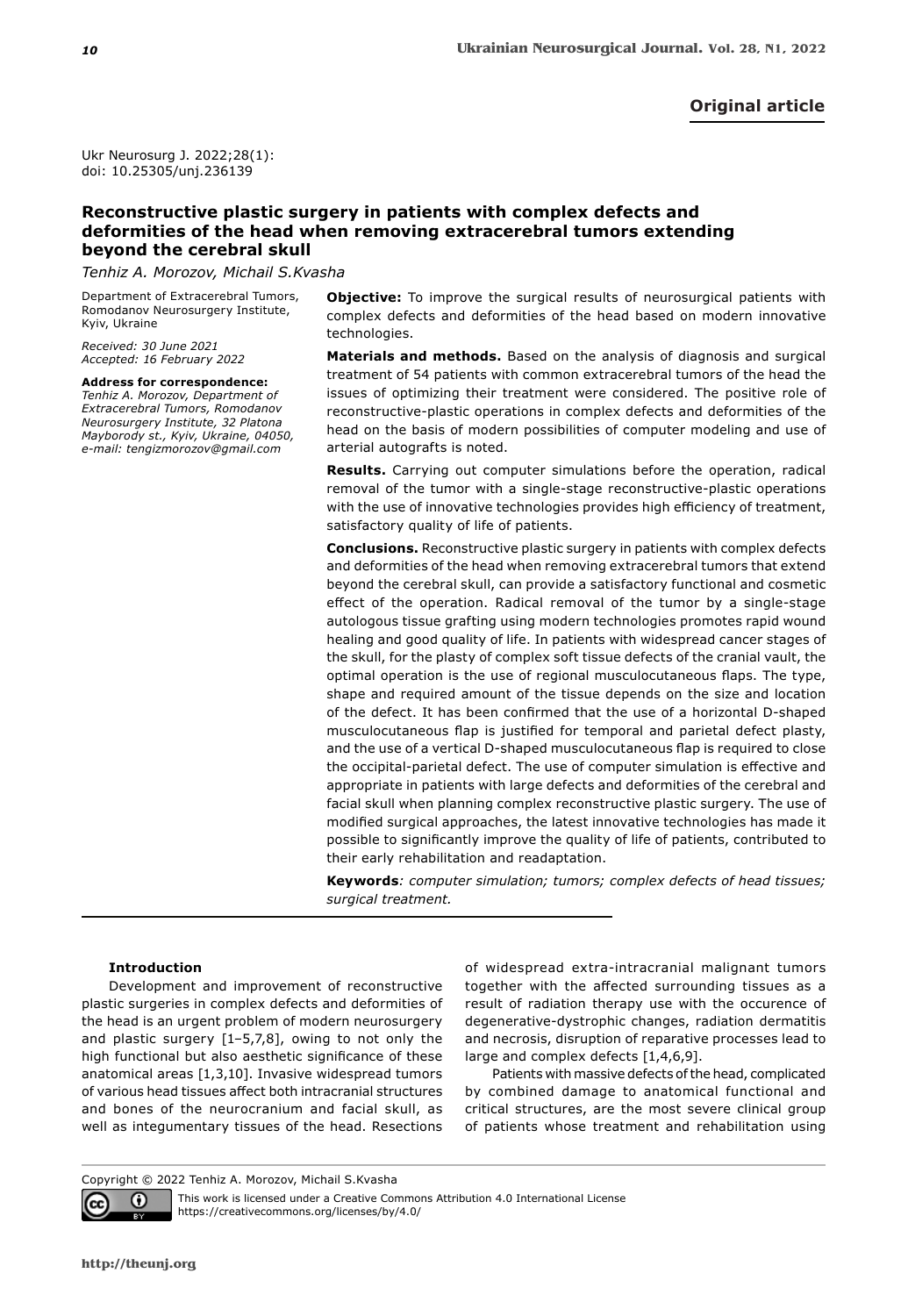traditional methods is usually accompanied by a high rate of complications, making such interventions ineffective both functionally and cosmetically. [1,4,10]. Analysis of the literature has shown that plastic surgery of large soft tissue defects of the skull using free flaps with microvascular anastomosis is currently considered the optimal operation [2,4,8,10].

The methods of plastics of large combined defects of the head developed and improved by us in recent years by pedicled arterialized grafts, as well as using microsurgical anastomoses allow to single stage replacing destroyed tissues with a functional effect and perform plasty in areas with trophic disturbance that greatly expanded the possibilities of neurosurgery and plastic surgery [1,4]. Careful planning of surgical interventions is of great importantance [2,3,5,6].

One of the promising directions for solving this problem is the use of computer simulation (CS) methods. Modern computer technologies make it possible to create models of complex biological objects and provide the necessary accuracy of calculations and detailing [2]. There are a number of software systems (Materialise, Implant-assistant, 3D-DOCTOR, etc.) that allow you to move to 3D objects with the possibility of structural analysis of the system by its X-ray density. The capabilities of modern computed tomography (CT) have changed the approach to modeling biological objects and made it possible to introduce computer-aided design systems (CAD/CAM/CAE-technologies) in clinical practice [2,3]. Creating a virtual model of a biological object is no longer just a diagnostic procedure and turns into a powerful tool for planning surgical procedures and predicting their consequences, and can be used to create devices necessary for implementing an operation plan [2-6].

**Objective:** to improve the surgical results of neurosurgical patients with complex defects and deformities of the skull based on modern innovative technologies.

# **Materials and methods**

The results of diagnosis and surgical treatment of 54 patients with complex head defects after removal of widespread (mainly large and giant) extra-intracranial malignant tumors, who from September 2013 to March 2018 were treated at the Department of Extracerebral Tumors of the Institute of Neurosurgery named after acad. A.P. Romodanov, Ukraine. There were 30 (55.6%) women and 24 (44.4%) men among the patients.

Primary tumors were diagnosed in 15 (27.8%) patients, continued tumor growth - in 39 (72.2%).

Research methods were used in accordance with the standards: neuroimaging methods (CT (CT-MAX (GE, USA), CT-LX (Philips, Holland), magnetic resonance imaging (MRI)) (Magnetom 42 SP (Siemens, Germany), angiography), morphological and immunohistochemical. Surgical approach was determined based on MRI and CT data. In the early postoperative period, to control the radicality of surgery and identify possible postoperative complications, all patients underwent CT.

All patients gave written consent to the examination and use of data from the medical history in scientific research. The study was approved by the Committee on Ethics and Bioethics of the Institute of Neurosurgery named after acad. A. P. Romodanov, Ukraine (Minutes №1 dated January 29, 2019).

*Description of the preparation and closure of large soft tissue defects of the head*

Patients underwent spiral CT before surgery. Orientation of tomographic slices was based on the standard CT protocol of the facial skull and neurocranium. The slice thickness was 1 mm. The data obtained in the form of a series of DICOM files were imported into the software environment for analysis and subsequent processing of tomographic images. The software packages Minimics 12.3, SimPlant 11.0 (Materialise, Belgium) and eFilmLite (Merge Healthcare, USA, 2006) were used. After image conversion, the axial sections obtained by CT and the reconstruction of these images in the sagittal and frontal planes were studied. Depending on the objectives of the study, the bone window mode and the soft tissue visualization mode of the facial skull and neurocranium were used. Virtual repositioning of grafts and fragments was performed by moving and rotating models of individual bone defects and fragments. In the postoperative period, the results of surgical interventions were compared with the created virtual model [2,3].

To build a model of branches of the external carotid artery, PCad software package was used. After evaluating all the disadvantages and advantages of the work being done, there was the aim to automate and optimize the surgeon's efforts to predict the passage and search of vessels in the area of the operation. Purposeful topographic studies of the anatomy of the branches of the external and internal carotid arteries depending on the shape of the head and the defect were performed. A set of actual values was obtained as a result of measuring each main vessel and its main branches. The head area was divided into zones indicating the commonly used standard angiosome flaps and possible areas for graft harvesting. Based on the studies carried out, the software for modeling the occurrence and variable anatomic geometry of vessels and nerves of the head was developed, the priority stage of which is visualization *(Fig. 1, 2)*.

In the developed software, the vessels of the head were displayed by drawing lines depending on the values of their projection in a linear coordinate system. Each of the lines is conventionally divided into three axial components: 1 and 2 are the outer boundaries of the projections, 3 is the central axis of the vessel. For each vessel, a separate linear coordinate system is used with reference point at the base of the axial line of the vessel. To construct the calculated axial lines, inflection points were found, the entire line was divided into arcs, and the curvature was calculated. Based on the values of the curvature of the obtained arcs, the radius of the arcs was calculated, which made it possible to draw using standard tools [5]. For practical implementation of the software it is possible to enter the calculated data after

*This article contains some figures that are displayed in color online but in black and white in the print edition*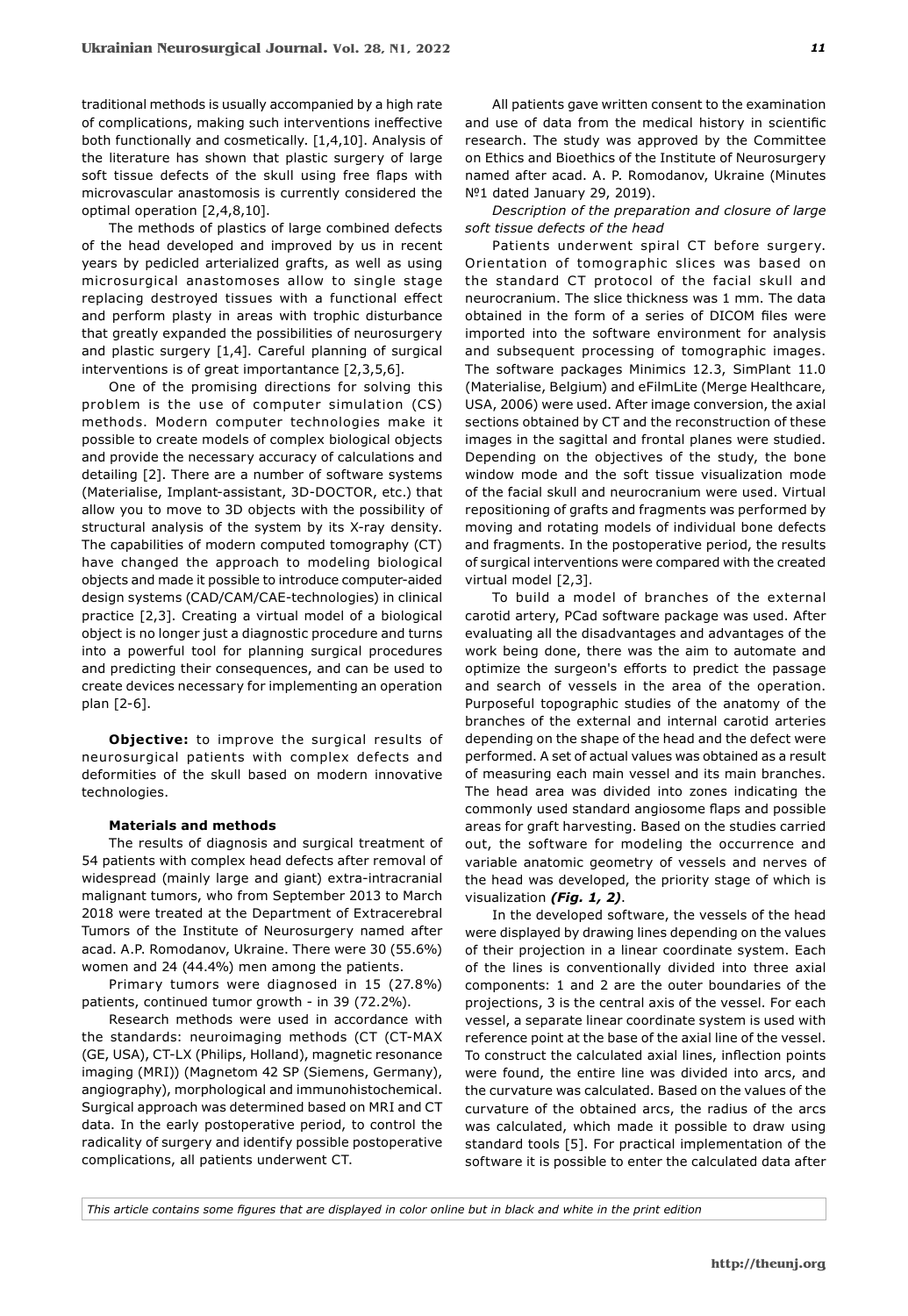

*Fig. 1.* Computer simulation interfaces



*Fig. 2.* Computer simulation of external carotid artery branching

forecasting into a standardized table, which reduced the margin of error in forecasting.

Regional and rotational tissue autografts are mainly used to close soft tissue defects of the head of large size and complex configuration, which have the following advantages: one-stage resection and reconstruction, short surgery duration, low complication rate and satisfactory functional results.

Standard methods of removing widespread head tumors involve the following stages: patient positioning;

preoperative bathing of the surgical site in accordance with generally accepted principles; rigid fixation of the patient's head with a "Mayfield" frame; standard approach depending on the location of the tumor; layerby-layer incision of the skin and subcutaneous tissue after previous anesthesia of soft tissues with 0.25% novocaine solution; hemostasis by applying Reni skin plastic clamps and monopolar coagulation; performing craniotomy and osteoperforation using a high-speed electric drill "Stryker". The size of the craniotomy window depended on the location and size of the tumor, as well as on surgical approach.

Hemostasis from diploic veins was performed by rubbing wax into the bone cut. A horseshoe and X-shaped incision of the dura mater (DM) was performed after preliminary electrocoagulation of blood vessels in it, usually moving back from the bone at a distance of 0,5 cm. In deep tumor spread taking into account the topography of the tumor according to CT and MRT data performed before the surgery, the trajectory of approach to the tumor outside the functional area of the cortex was calculated in accordance with the topography of functionally significant areas and neurovascular structures of the brain, in some cases – considering the data of ultrasound during surgery. The tumor was removed in stages by "pieces" under the control of the "Zeiss" magnifying technique. Hemostasis was performed using bipolar and monopolar coagulation, as well as hemostatic patches and special hemostatic sponges, as the final stage.

DM defects were closed by autoaponeurosis, femoral fascia and artificial DM. Sutures were sealed with the sealant DM "DuraSeal", using fibrin adhesives. Defects of skull bones were closed with modelled individualized bone cements or titanium meshes.

To improve the reliability of hemostasis, reduce trauma to the brain and the risk of occurrence or increase of neurological defect, new technologies and modern devices have been introduced into practice, which allow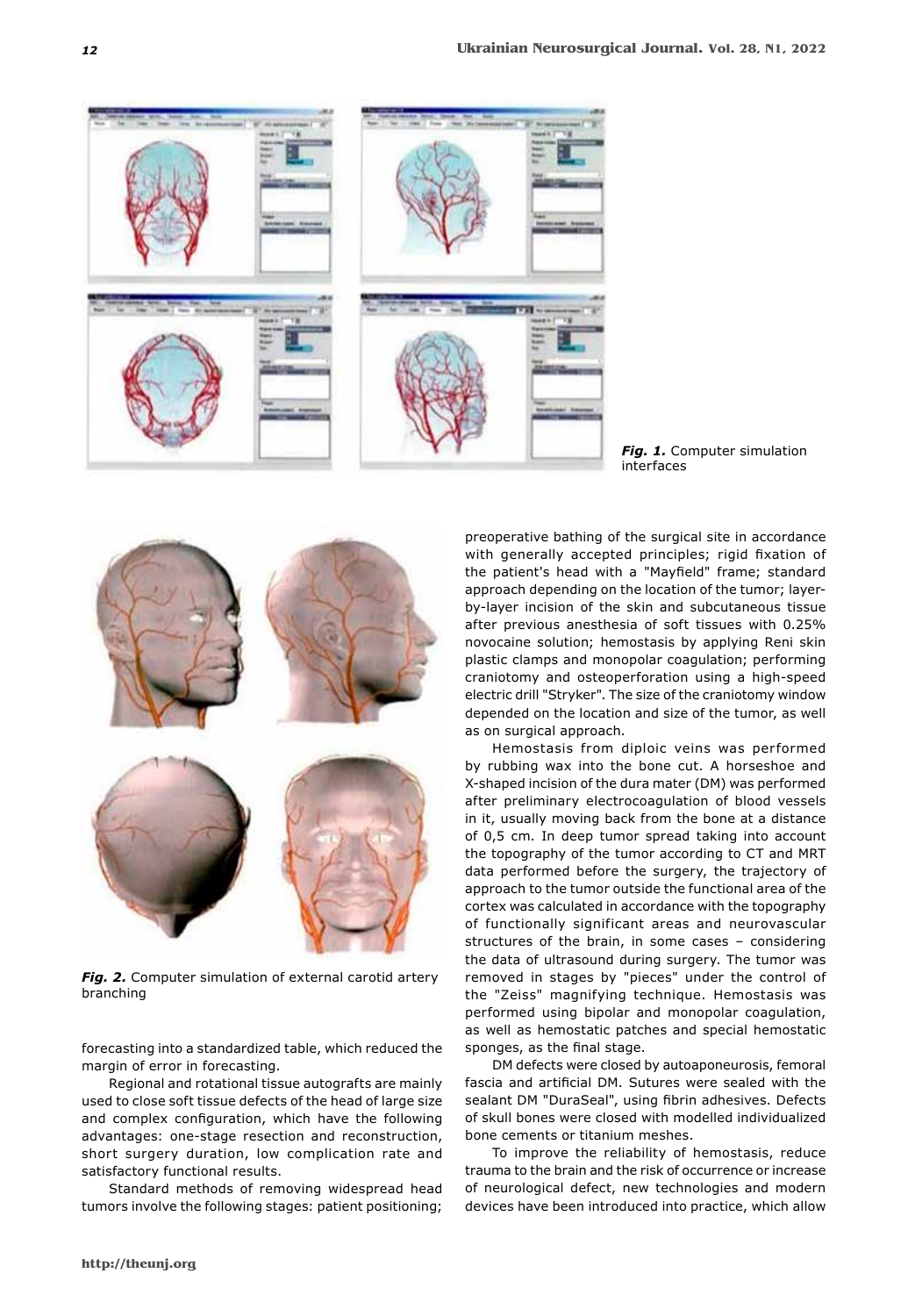using ultrasound energy and plasma flow. To perform additional hemostasis, the bone cut was treated with argon plasma coagulation in the "Sprai" mode (power - 60 W, argon flow rate - 2 l/min) instead of rubbing with wax. The large number of rotations of the device made it possible to perform this stage of surgery almost bloodlessly. The incision of the DM was performed taking into account the location, size and direction of invasive tumor spread and providing the required examination of the surgical field.

The tumor was removed with maximum radicality within physiological permissibility. The "CUSA-Excel" device was used. Using an ultrasonic cavitation disintegrator, the tumor removal was started from its outer margin towards the main tumor mass, which was treated last. In the tumor removal stages, large vessels were ligated or permanent clips were applied, small and medium-sized vessels were coagulated using micro-, mono-, and bipolar coagulations. In basal and parasagittal tumors, if brain traction was necessary, the "Aesculap" retractor system was used, which allowed for conservative traction, creating an optimal view of the surgical wound. D. Simpson scale was used to formalize the degree of radicality of operations. Almost all patients (52 (97%)) underwent radical sugery in accordance with the highest (first and second) type according to D. Simpson scale. In isolated cases, after visually complete removal of the tumor (type 2 on D. Simpson scale), coagulation of the tumor growth site was performed using an argon-plasma coagulator in the "Sprai" mode (power - 60 W, argon flow rate - 1.0-1.5 l/min). After removal of the tumor, the site of derivative growth of which was the wall of the superior saggital sinus, in order to prevent perforation of this wall, the matrix was treated only in the mode

"Sprai" (power - 60 W, argon flow rate – 0.5 l/min). With macroscopic complete removal of the tumor, hemostasis was performed in 50% of cases, using a cold plasma coagulation device "SORING-CPC 3000" (power - from 10 to 25 W). The operation was completed by stitching and welding tightly by DM device "EKVZ-300" ("PATONMED").

In case of bone lesion, it was resected with a singlestage replacement of the defect with a titanium mesh implant or bone cement.

# **Results and discussion**

Large (5–8 cm in diameter) tumors predominated (57.7%), while medium-sized (3–5 cm), giant ( $\geq$ 8 cm), and small (<3 cm) tumors were less common *(Fig. 3)*.

Treatment outcomes of patients with complex defects of the skull vault were studied in the immediate and long-term period. The main criteria for assessing the immediate results of treatment were engraftment of the flap and the absence of cerebrospinal fluid. A good result with complete engraftment of the flap was observed in 49 (90.74%) cases. Necrosis of the distal horizontal flap and suture line disruption in the donor site, which required additional treatment, occurred in 5 (9.26%) patients *(Table 1)*.

## **Clinical case №1**

Patient R., aged 50 *(Fig. 4)*. In 2014, the diagnosis was made: basal cell carcinoma of the occipital region. Two courses of radiation therapy and 4 times a year the surgery for the tumor were performed. The result is negative - rapid tumor growth. According to CT data of August 17, 2015, a tumor of the soft tissues of the occipital region with extra-intracranial spread and destruction of the occipital bone was detected. Clinical



*Fig. 3.* Distribution of tumors by size,%

**Table 1.** The results of plasty of large defects of the neurocranium and facial skull by different types of tissue flaps

|                             | <b>Plasty outcomes</b>  |               |                          |      |                         |      |
|-----------------------------|-------------------------|---------------|--------------------------|------|-------------------------|------|
| <b>Defect localization</b>  | Complete<br>engraftment |               | <b>Marginal necrosis</b> |      | <b>Partial necrosis</b> |      |
|                             | Abs.                    | $\frac{1}{2}$ | Abs.                     | %    | Abs.                    | %    |
| Cerebral cranium structures | 37                      | 68,52         | 2                        | 3,70 |                         | 1,85 |
| Facial skull structures     | 12                      | 22,22         |                          | 1,85 |                         | 1,85 |
| Total                       | 49                      | 90,74         | 3                        | 5,55 | 2                       | 3,70 |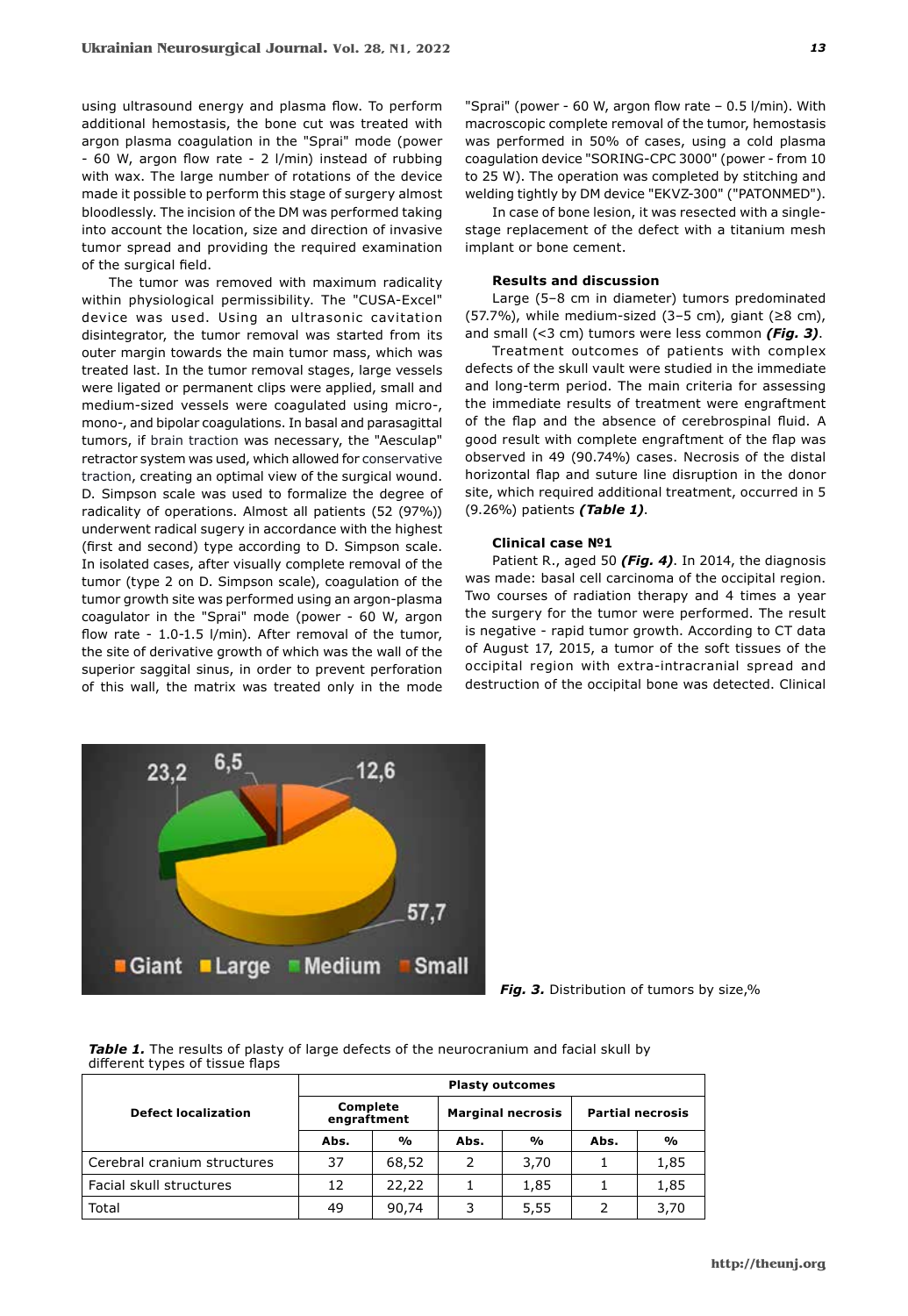diagnosis: squamous cell carcinoma of the occipital region with the occipital bone invasion and extraintracranial spread. Condition after radiation therapy is secondary radiation dermatitis. There is large soft tissue defect of the occipital region. Systemic lupus erythematosus.

On September 10, 2015, the surgery was performed in the clinic: removal of the occipital tumor, tangential osteonecrectomy, soft tissue defect plasty with a vertical D-shaped musculocutaneous flap. The wound healed by primary intention healing.

Pain syndrome regressed in the neurological status. According to the control CT scan, there are no tumor remnants.

# **Clinical case №2**

Patient R., 63 years old *(Fig. 5)* suffers from basal cell carcinoma of the parietal region of the skull since 2007. Two courses of radiation therapy were conducted. In 2016, he underwent surgery for tumor recurrence. According to CT data from February 27, 2017, after radiation therapy, recurrence of a tumor of the soft tissues of the parietal region with extra-intracranial spread and destruction of the parietal bone was detected. On March 2, 2017, the removal of the tumor, epidural inflammatory granulations, osteomyelitic bony sequestrum of the left temporoparietal region, plastic surgery of the soft tissue defect of the left temporoparietal region with a horizontal D-shaped musculocutaneous flap was performed. The wound healed by primary intention healing.

Pain syndrome regressed in the neurological status. Control CT showed no tumor recurrence.

Reconstruction of complex skull defects after removal of large and giant tumors and radiation therapy is a difficult problem primarily due to soft tissue deficiency. Cranial vault tissues are used directly for plasty of defects, but numerous previous interventions that turn these tissues into scars make their use impossible.

Alternatively, flaps from nearby areas were used to close large and complex soft tissue defects of the head in the absence of local tissue. Given the long purulent-necrotic process and degenerative-dystrophic changes in the tissues around the defect, there is a need for revascularization of the affected area. The use of regional musculocutaneous flaps has advantages over others, provides a sufficient amount of plastic material with its own blood supply, and tissue transfer on pedicle



**Fig. 4.** Patient R.: A - appearance of the patient before surgery; B transposition of the vertical flap, suturing of the donor site



*Fig. 5.* Patient R.: A - appearance of the patient before surgery; B - the result of treatment after 1 month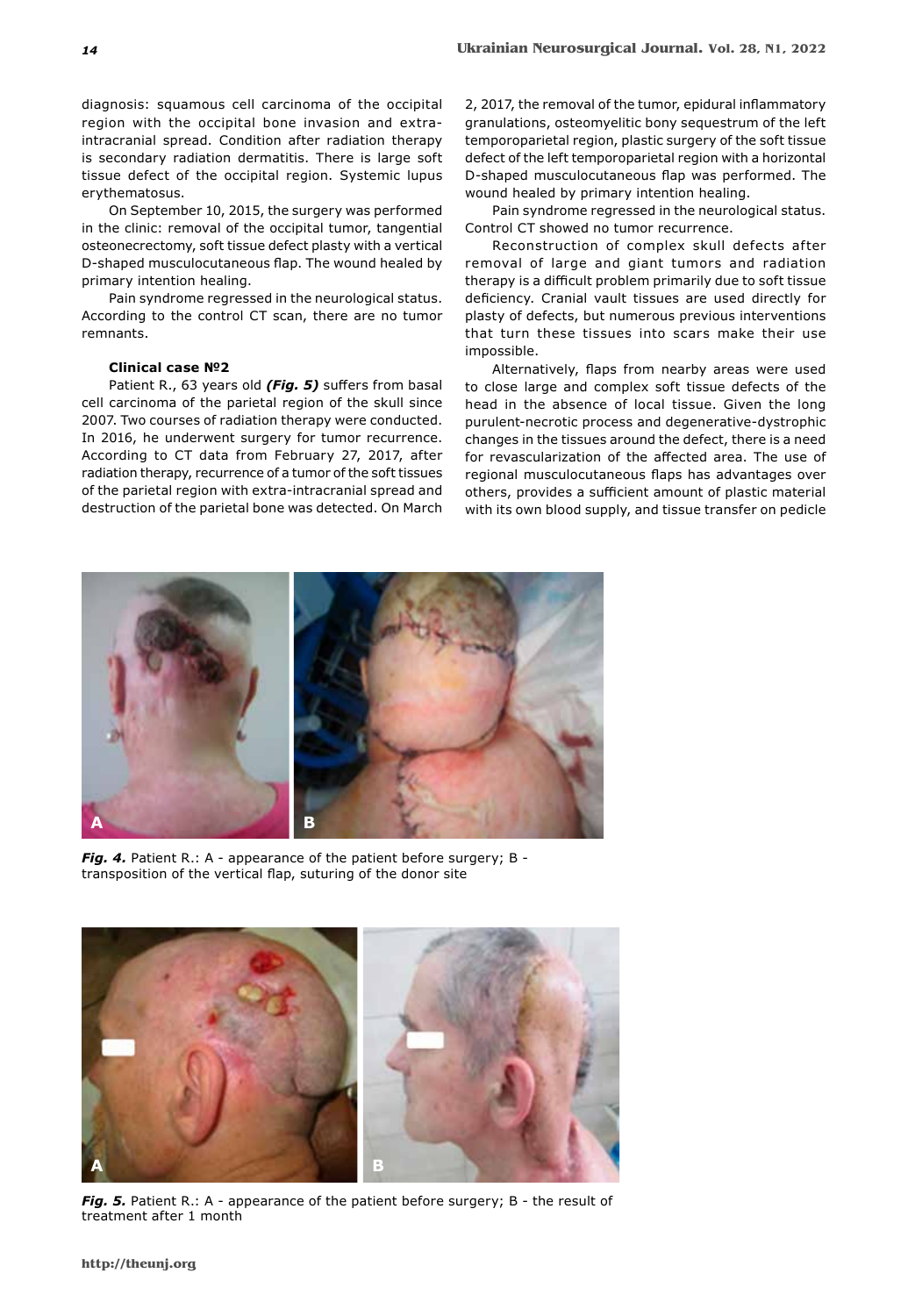muscle flap significantly reduces the risk of thrombosis of nutrient vessel.

Postoperative CT, MRI, and X-ray confirmed the viability of musculocutaneous grafts. In the long term period, the functional results and appearance of the reconstructed area were assessed by patients and neurosurgeons as good.

### **Clinical case №3**

Patient V., 50 years old *(Fig. 6)*. According to CT data of February 12, 2014, a giant tumor of the parieto-occipital region measuring 42.0×42.0×116.0 mm with extra-intracranial spread and destruction of the parietal and occipital bones, spreading to the superior sagittal sinus with its complete occlusion. On February 15, 2014, surgery was performed – gross total tumor resection (Sa) with a single-stage plasty of DM defect, skull bones and soft tissues with local tissues. Wound healing is without complications. Complete regression of neurological symptoms.

# **Clinical case №4**

Patient S., 60 years old *(Fig. 7)*. According to CT data of June 15, 2013, a bilateral defect of the frontal and parietal bones was detected after surgery for the removal of a giant bilateral meningioma of the anterior and middle third of the falx. Clinical diagnosis: defect of frontal and parietal bones after surgery for removal a bilateral meningioma of the anterior and middle third of the falx, continued tumor growth, trephine syndrome, external cerebrospinal fluid, secondary episyndrome, tetraparesis. On June 18, 2013, surgery was performed: postoperative wound exploration, tumor resection, plasty of DM defect and skull bones with titanium meshes and soft tissues with local tissues. Wound healing is without complications. Complete regression of neurological symptoms.

#### **Clinical case №5**

Patient M., 29 years old *(Figs. 8, 9)*. Clinical diagnosis: a giant bilateral extra-intracranial tumor of the parietal-temporal-occipital region, a giant bilateral defect of the temporal, parietal, occipital bones and scalp, tetraparesis, episyndrome. On May 25, 2015, surgery was performed: gross total resection of a giant extra-intracranial tumor, plasty of the DM defect and skull bones with titanium meshes and scalp. Wound healing is without complications. Complete regression of neurological symptoms.

# **Clinical case №6**

Patient L., 70 years old *(Fig. 10, 11)*. Clinical diagnosis: bilateral extra-intracranial tumor of the frontal sinus, osteomyelitis of the frontal bone. On October 26, 2017, surgery was performed: extranasal surgical approach to the frontal sinus, resection trepanation of the frontal bone, gross total tumor resection, debridement of wound, plasty of the defect of the anterior wall of the frontal sinus and skull bones with bone cement ("Simplex") and scalp. Wound healing is without complications. Regression of symptoms.

### **Clinical case №7**

Patient K., 42 years old *(Fig. 12, 13)*. Clinical diagnosis: a giant bilateral extra-intracranial tumor (Sa) of fronto-parietal region. On January 15, 2018, a surgical intervention was performed: gross total resection of



*Fig. 6.* Patient V.: A - appearance of the patient before surgery; B - fixation of the patient on the operating table; C – gross total tumor resection; D- giant tumor (weight - 1.4 kg); E- appearance of the patient on the 7th day after surgery; F - appearance of the patient 1 month after surgery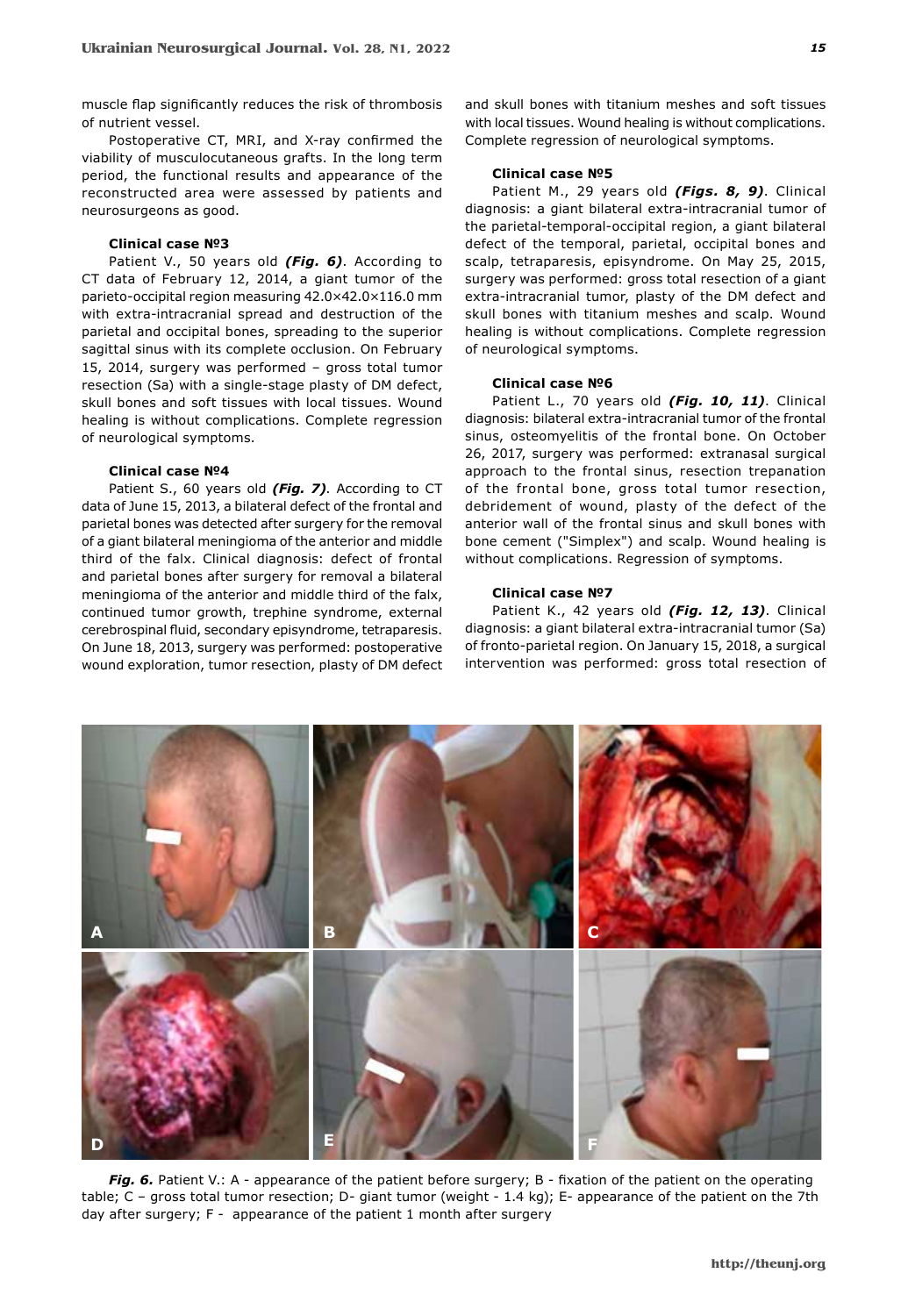

*Fig. 7.* Patient S.: A - appearance of the patient before surgery; B,C- giant defect of DM, skull bones and skin; D- plasty defect of DM; E - frame plasty defect of the skull bones with titanium mesh; F - appearance of the patient before discharge from the department



*Fig. 8.* Patient M.: A - appearance of the patient before surgery; B - CT data before surgery; C - 3D modeling data and CS before surgery. Giant defect of dura mater, skull bones and skin



*Fig. 9.* Patient M.: A - total resection of poorly differentiated carcinoma of the skin (weight - 0.96 kg) with plasty defects of DM and skull bones (titanium meshes) and scalp; B, C - appearance of the patient before and after surgery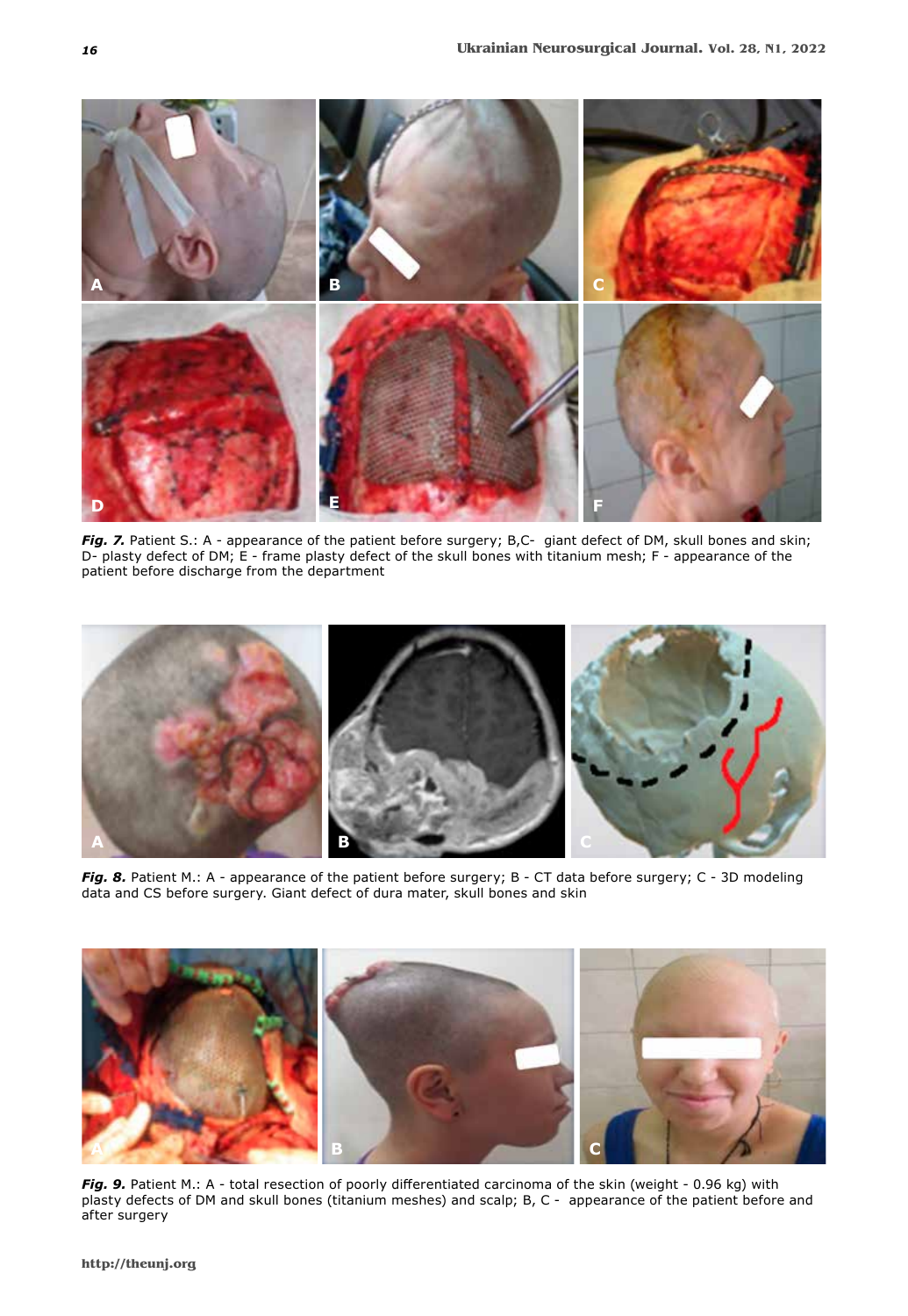

Fig. 10. Patient L.: A - appearance of the patient before surgery; B, C - sanitation of the frontal sinus



*Fig. 11.* Patient L.: A – closure of the defect of the anterior wall of the frontal sinus with bone cement; B implantation of suction-irrigation system with antiseptics; C - appearance of the patient at the end of the operation

the tumor with a single-stage plasty of DM defect and skull bones and soft tissues with local tissues. Wound healing is without complications. Complete regression of neurological symptoms.

Surgical intervention in patients with this pathology requires careful planning. Special anatomical conditions and numerous preliminary palliative operations significantly complicate the situation.

The obtained results, confirming the effectiveness and expediency of computer simulation using modern computer technologies in neurosurgical patients, are the basis for further research on the possibilities of their use in patients with defects and deformities of the neurocranium and facial skull when planning complex reconstructive and restorative interventions in institutions of the appropriate level of providing professional medical care.

The use of modern software systems for the processing and analysis of CT data made it possible to individualize the shape of the grafts of neurocranium and facial skull transplants. Virtual simulation of surgical procedures contributed to a better understanding of the topographic and anatomical characteristics of defects and the condition of bone tissue, allowed determining the optimal parameters of grafts and significantly reduce the risk of complications of surgery as well as injury of important anatomical structures.

In patients with widespread stages of cranial vault cancer, scarring of the surrounding skin, severe degenerative-dystrophic processes and reduced skin regeneration capabilities, the operation of choice for the plasty of complex soft tissue defects of the cranial vault is the use regional musculocutaneous flaps.

The type, shape and required amount of tissue depend on the size and location of the defect. For the plasty of the skin of the temporal-parietal region, the formation of a horizontal D-shaped musculocutaneous flap is shown, for the closure of the occipital-parietal region - the formation of a vertical D-shaped musculocutaneous flap. After 4-6 months, the correction of the pedicle flap is necessary to obtain for a good cosmetic result.

The choice of surgical approach when removing a tumor depends on the primary localization of the tumor, the stage at the time of treatment, the nature and direction of invasive tumor spread, as well as blood supply sources, quality of life of patients - depends on the radical removal and histobiological properties of the tumor. Continued growth or recurrence of the tumor was influenced by the patient's age, radical intervention and histobiological features of the tumor.

### **Conclusions**

1. Reconstructive plastic surgery in patients with complex defects and deformities of the head when removing extracerebral tumors that spread beyond the skull, provide a satisfactory functional and aesthetic effect of the operation.

2. Radical removal of the tumor by a single-stage autogenous tissues plasty using modern technologies promotes rapid wound healing and decent quality of life.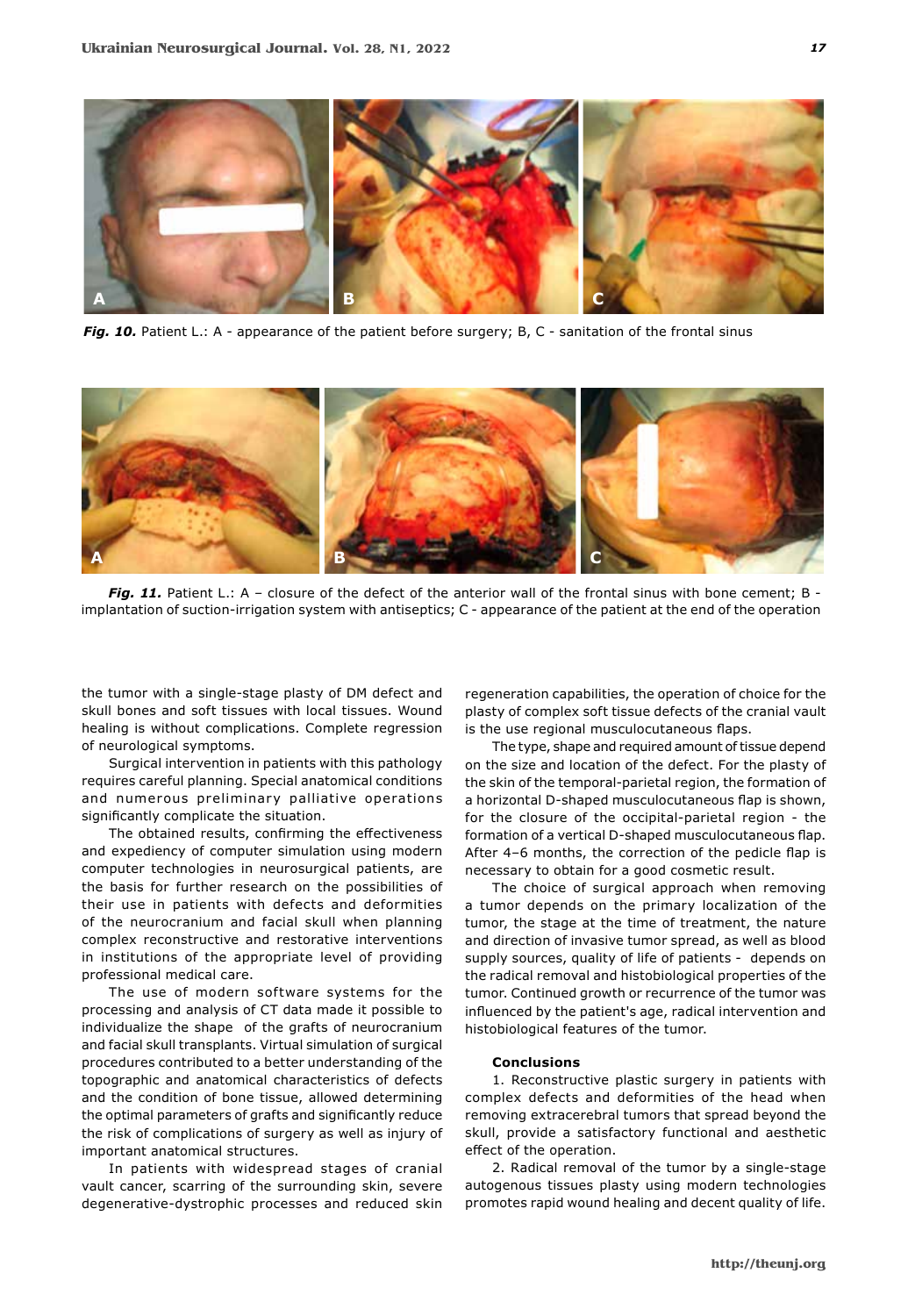

*Fig. 12.* Patient K.: A - appearance of the patient before surgery; B - MRI data before surgery; C - marking the operation plan on the operating table



*Fig. 13.* Patient K.: A - combined closure of giant scalp defects with rotational occipital pedicle flaps and free skin graft from the right thigh; B - CT data after gross total tumor resection; C - appearance of the patient on the day of discharge from the department

3. In patients with widespread stages of cranial neoplasms the optimal operation for the plasty of complex soft tissue defects is the use of regional musculocutaneous flaps. The type, shape and required amount of tissue depend on the size and location of the defect. It has been confirmed that the horizontal D-shaped musculocutaneous flap is appropriate for the plasty of the temporal-parietal localization defect, and the vertical horizontal D-shaped musculocutaneous flap is used to close the defect of occipital-parietal localizaion.

4. Computer simulation is effective and appropriate in patients with complex defects and deformities of the neurocranium and facial skull when planning complex reconstructive and plastic interventions.

5. The use of modified surgical approaches and innovative technologies has improved the treatment outcomes of patients and facilitated their early rehabilitation and socialization.

# **Information disclosure**

## *Conflict of interest*

The authors declare no conflict of interest.

*Ethical approval*

All procedures performed in studies involving human participants were in accordance with the ethical standards of the institutional and national research committee and with the 1964 Helsinki declaration and its later amendments or comparable ethical standards.

*Funding*

The research was conducted without sponsorship.

## **References**

- 1. Kvasha MS, Zhernov AA, Molotkovets VY, Kvasha EM, Ukrainets OV, Dashchakovskyi AV, Mosiychuk SS. Reconstructionofcomplex defects of soft tissues of the arch of the skull in neuronecological patients. Ukrainian Neurosurgicil Journal. 2017;3:24-29. Ukrainian. doi:10.25305/unj.112099
- 2. Kopchak AV. Application of computer simulation methods in planning of surgical interventions in patients with traumatic fractures of the mandible. Plastychna, rekonstruktyvna i estetychna khirurhiya. 2014;1-2:21-29.Ukrainian.
- 3. Malanchuk VO, Kryshchuk MH, Kopchak AV. Simulation Computer Modeling in Maxillofacial Surgery. Kyiv: Vydavnychyy dim «Askaniya; 2013. 231 p. Ukrainian.
- 4. Protsyk VS, Kravets OV, Trembach AM, Korobko EV, Mosyn OA., Chychula RE. Reconstructive-reduction operations in the surgery of locally advanced malignant tumors of the head and neck. Klinicheskaya onkologiya. 2011;1(1): 62-66. Russian.
- 5. Sokolov VM, Mytchenok VI, Avetikov DS. Reconstructive surgery of the head and neck. Vinnytsya: Novaknyha; 2006. 116 p. Ukrainian.
- 6. Chuyko AN, Shinchukovskiy IA. Biomechanics in dentistry. Khar'kov: Fort; 2010. 466 s. Russian.
- 7. Can A, Orgill DP, Dietmar Ulrich JO, Mureau MA. The myocutaneous trapezius flap revisited: a treatment algorithm for optimal surgical outcomes based on 43 flap reconstructions. J Plast Reconstr Aesthet Surg. 2014 Dec;67(12):1669-79. doi: 10.1016/j.bjps.2014.07.044. Epub 2014 Aug 6. PMID: 25175273.
- 8. Ou KL, Dai YH, Wang HJ, Chen TM, Dai NT, Chang SC, Deng SC, Tzeng YS, Wang CH, Chen SG. The lower trapezius musculocutaneous flap for head and neck reconstruction: two decades of clinical experience. Ann Plast Surg. 2013 Dec;71 Suppl 1:S 48-54. doi: 10.1097/